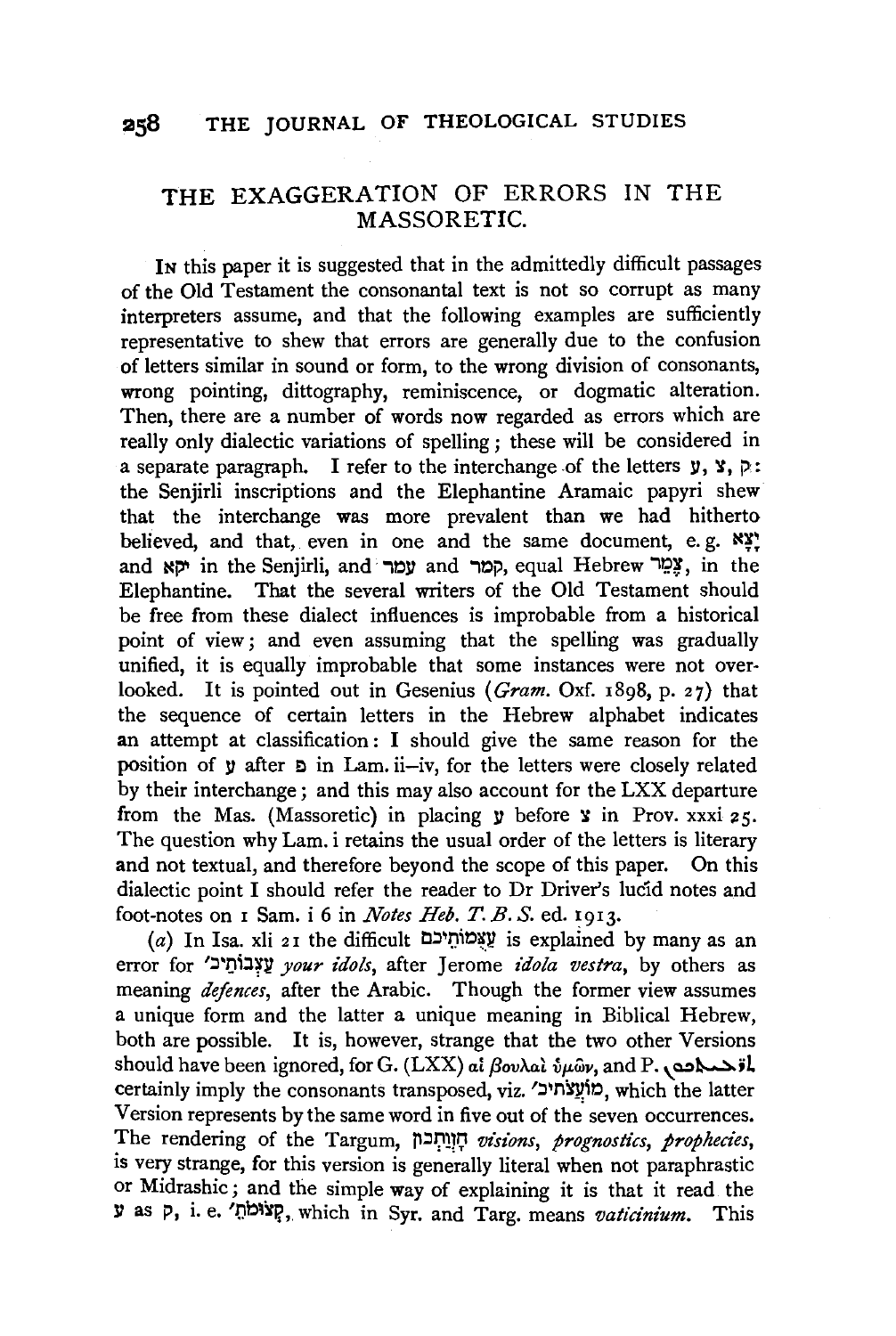view finds support in the fact that P. translates in Job xxix 18 the same word twice, once as spelt with  $\bar{p}$  and once with **y**. See note on the passage.

xlix 24. The context and Versions shew clearly that we ought to read *yי*דיק and not צדיק, but, in admitting this, as most interpreters do, the Mas. is not necessarily an error, but may be a remnant of the original spelling,  $\mathbf y$  standing for  $\mathbf y$  and  $\mathbf p$  for  $\mathbf y$ , but a later copyist, not noticing the context and regarding  $y \rightarrow$  as strange, altered the  $\rightarrow$  into  $\rightarrow$ .

Hos. vii 6. The suggestion (Oxf. Lex.) to alter from the use  $\pi$ G.  $\frac{\partial \psi}{\partial x}$  implies an improbable error. It is more likely that p stands for  $\chi$ , i.e. צרבו, which also Doederlein suggested but regarded the Mas. as error.

Amos iv 13. Aquila (Syr. Hex. marg.) translates Weslet  $\frac{d}{dx}i$ ישה  $\frac{d}{dx}i$ יסיג, which clearly implies n~~lr *inundation.* Cf. Syriac and Aramaic ~~~- It is not easy to say whether he read the Mas. so on traditional authority or found  $a \times in$  his copy. In any case, his rendering makes better sense if he read שְׁיחֹר for ig in integral have done to make sense—'He turns the Delta into an inundation, and He treads on the dry heights of the earth'.

Ps. xii 7.  $\gamma$ אָרֶץ  $\pm$  is a riddle, which has been variously emended, but is still regarded by the more cautious as hopelessly corrupt (Buhl in Kit. *Bib. Hebr.* 1913). Let us assume that  $y$  is meant for what is  $y$  in the other dialects, and see if it yields the required sense. In Arab. J.; means to *clear* wine, or grain that was mixed with dust, so that each becomes separated from the other (Lane); compare Jerome's rendering of the clause *separatum a terra*. In Syr. S, means *expurgavit, percolavit, defaecavit,* Jl~J' pass. partic. used as adjective means *translucidus, transparens*; compare "> o (Syr. Hex. marg.) for  $\overline{P}$ ?", Mal. iii 3. The word has the same meaning in the Talmud. Now G.'s rendering of  $v.$  7 b  $\dot{a}$ *pyvptov*  $\pi \epsilon \pi v \rho \omega \mu \epsilon v \nu$ *, δοκίμιον τη γη* can only mean : silver smelted, examined or tested with reference to the earth, or tested with the earth on it; in other words, the translator understood the line to refer to the first process in making silver fit for the jeweller, the separation of the earth from the metal, as distinct from the second process, refining, the separation of the silver from alloys. Hence the original may mean ' when it is purged in respect of the earth' : the syntax is rough, but this sense of ? after a passive has a parallel in Ezra vi 8. It is, however, difficult to say whether the phrase ' $\sqrt{2}$ ' is original or a gloss to explain that ארף does not mean here the refining process, as it often does, because  $\tilde{p}$  means this. If one could rely on the witness of G. in Prov. xxv 4, where it translates וְצֵא לַצֹרֵף בְּלִי  $\frac{d}{dx}$ av, the word  $\frac{1}{2}$  in the above-named meanings occurs also in Hebrew, for the Greek obviously implies ire creek obviously implies iyes a more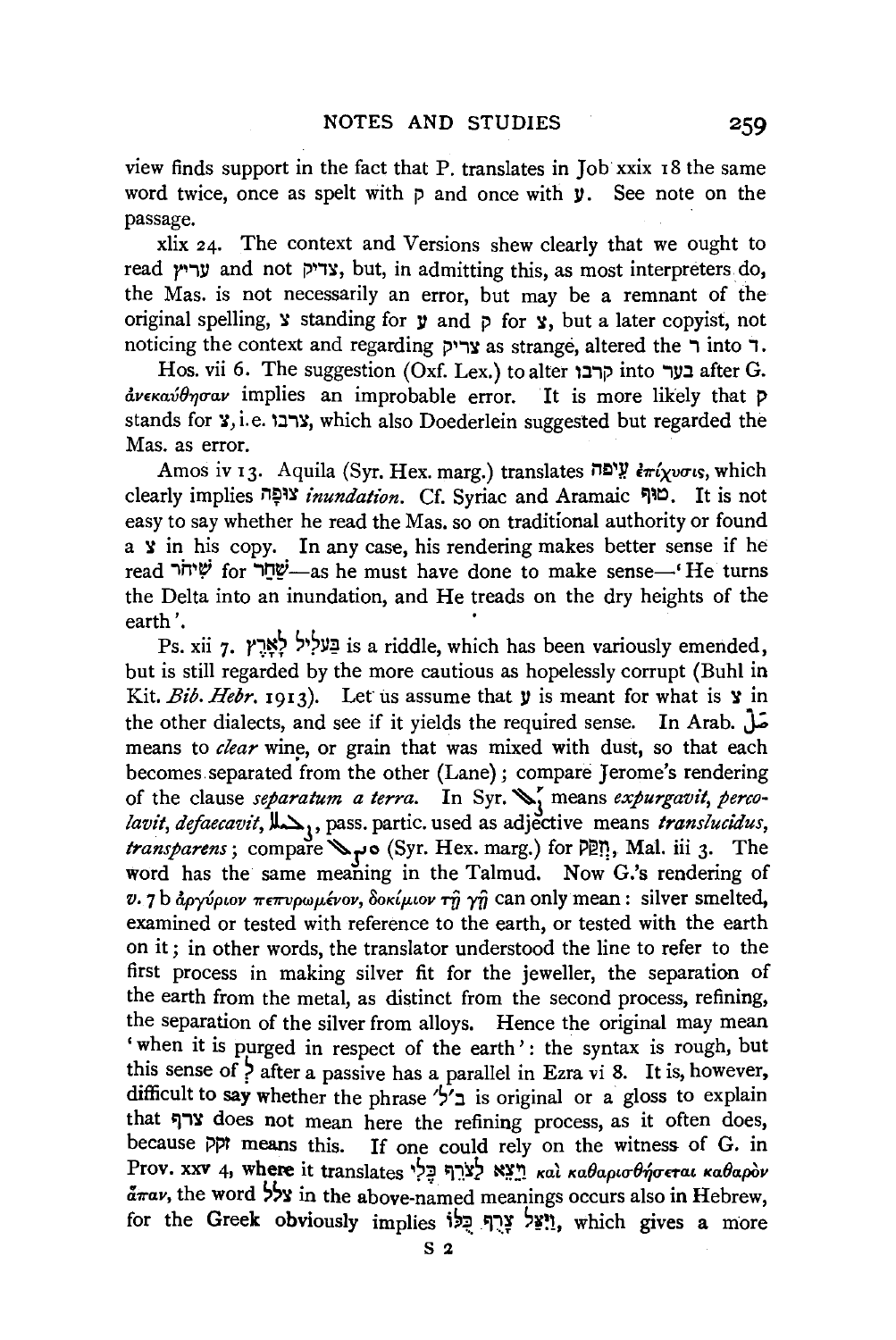## 260 THE JOURNAL OF THEOLOGICAL STUDIES

natural sense. The correction וַצְרָף כָלי for לָצה after G. (Kit. Bib. Hebr.) does not account for *Kaθapto 0.* 

Ps. xix 5. **Dip** cannot mean *their circuit*, nor does it go with the parallel: hence, very many commentators regard it as an error for  $D2P$ . But this has serious difficulties:  $(a)$  it is improbable, though possible, that the same word would be used in two consecutive lines,  $(b)$  the error is also improbable,  $(c)$  is it conceivable that when the author has obviously tried to use as many different words as he could think of which express *utterance,* viz. iEIO, ,ll, Y:ll, nm, iO~, i:li, ~li', ~~0, that he would leave out so well-known a word as  $\overrightarrow{P}$ ? It is quite clear that the p is here the equivalent of the Hebrew  $\hat{x}$ , i.e.  $\frac{d\hat{x}}{dt}$ , though it is difficult to decide whether it is original or an error of an Aramaic-speaking copyist. If this view be correct, '*\** and '<sup>2</sup> in Isa. xxviii 10-13 look like a satire on the mixed peoples to whom the Prophet was speaking, some pronouncing the same word one way and others another. The words inever  $\frac{1}{2}$  and לשון אחרת; and the Aramaism ועיר seem to support this explanation, though the exegesis of the section still remains obscure.

 $x$ xxix 18. עם קְגַּי אֲנֵי P. translates the line twice : محمد المحمد العدمي  $\frac{1}{2}$ o; and محمد) and  $\frac{1}{2}$ مو معدد) o, 'the second implying  $\gamma$  with p, the first .y. The meaning of the first rendering is, 'I shall remove to  $\mu$ poor nation', implying  $\mathbf{y}$ ם עני אַנְיש בע $\mu$ . Here also it is difficult to say whether the translator had two alternative readings before him or knew that the letters were often so used.

(b) I Sam. i 18. Taking the verb in the clause  $\bar{r}$   $\bar{r}$  in the usual sense, it is admittedly difficult to make any sense of the line. Many, relying on G. *συνέπεσεν*, alter יְהָי into <sup>5</sup>ָםָל, Such an error is improbable, and the Greek may represent the Arabic sense *to fall,* which is so used in Job xxxvii 6 ; it is no more strange that n•n should be used in the sense of ~Ell than it is for the latter to be used in the sense of the former· in Ruth iii 18. The Vulg. translation of i~ll n~ l 1 i1 t6 *non sunt amplius in diversa mutata* suggests that 'm was without the vowel letter in the translator's copy, and he read the two words חילה from . second radical as in  $\uparrow$ , and giving the word the meaning which it has in Arab. July and in the Talmud  $\overline{P}$ .  $\overline{P}$ .  $\overline{L}$  implies the same root.

 $\overline{1}$ is certainly improbable syntax, but it is  $\overline{1}$ is certainly improbable syntax, but it is rash to strike out 'EN as Dr Burney does; the second word was meant to be read יְהֵעֲמְידָם 'whom he had already made to attend' on him.

2 Kings vi 11. ~l?WI?, G. *1rpoBlBwu£v p.£;* from which Klosterm. and others infer piech; the equation of the correction with the Greek is improbable, and so is the error implied by the correction, and the Mas. .consonants are original. It is quite natural to expect an Aramaean to use Aramaic, hence חונהי in *v*. 8 is a slip for the Aram. חונחת, and so is משלנו for the Aram. המבצף. Compare Syr. Hex. המבצף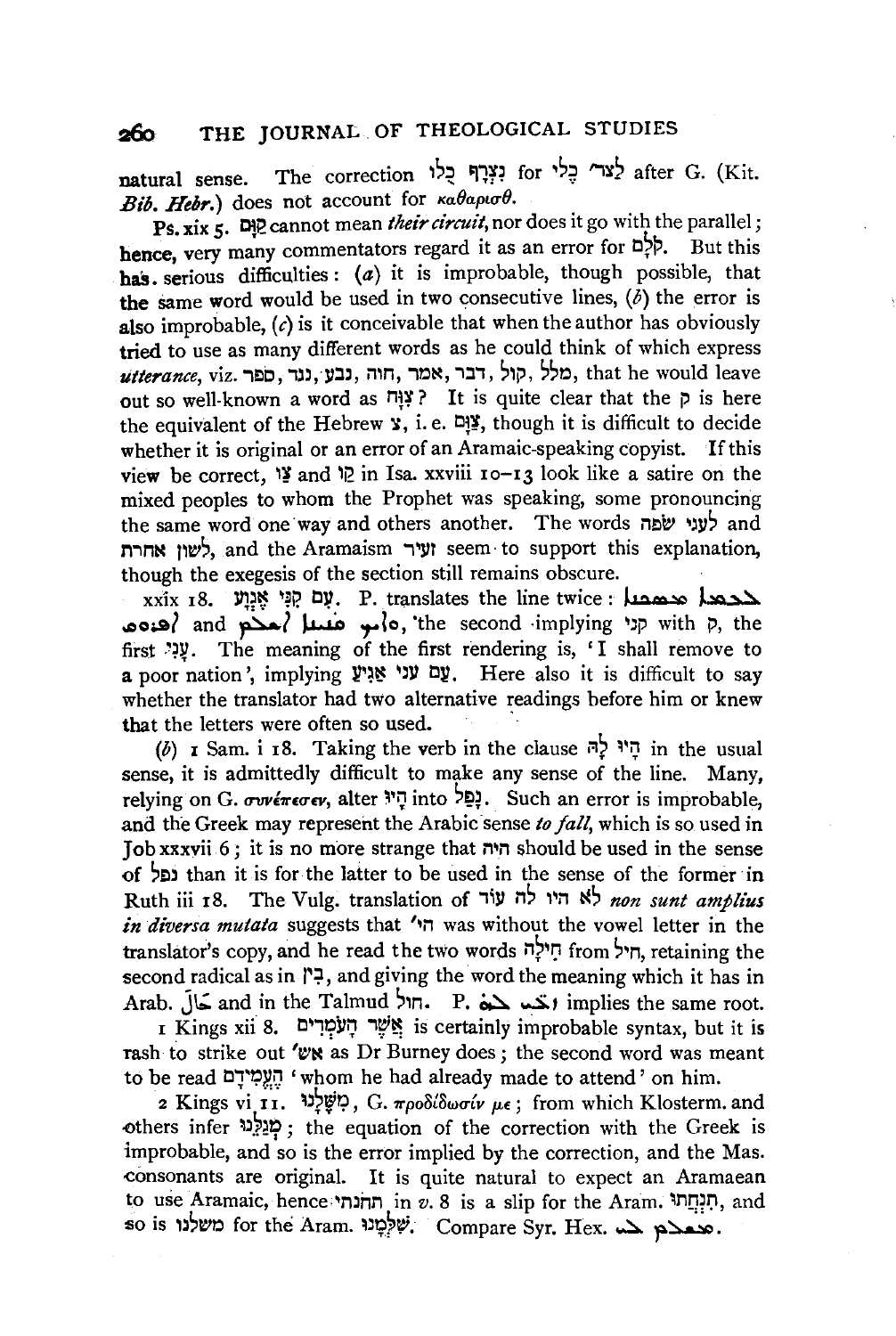Isa. ii 16. שְׂבְיוֹת החמדה, G.  $\theta$ <sub>eav</sub>  $\pi\lambda$ ośw ká $\lambda\lambda$ ovs. It seems clear that the Greek represents two translations,  $\theta_{i}$ , a form of  $\pi$ שׁבה and  $\pi\lambda o_i'$ , a word which means 'ship'; but as there is no such word in Hebrew with this meaning, many regard with as an error for pip. As far as I know, no one has explained how G. came to use  $\theta \epsilon$ . if 'not were before the translator, so I presume we must assume that he had two MSS, one with the Mas. reading and one with 'ספי, which view diminishes the trustworthiness of the Mas. I contend that G.. had the Mas. form only, and  $\pi\lambda$ . represents the well-known Egyptian word, of which there are several variants, in Semitic consonants, שבתי, שלבתי, l'l.:Jb', meaning not only the sacred bark but alsc;> an ordinary ship, such as a tug (Brugsch *Hieroglyph.-demot. Wört.* p. 1327, Suppl. p. 1142). I have shewn elsewhere that the problematic  $\mathcal{V}$  Isa. xix. 7, as well as the second  $\n \ddot{r}$  in this verse, are well-known Egyptian words, though of course the vowels of יאר for the Nile and 'te' *fruit* are unknown at present *(Orient. Literaturz.* 1912, p. 496).

Isa. iii. 6. והַמַּכֹּשֵׁלֹה הואת G. kai Tò  $\beta \rho \hat{\omega} \mu$ a Tò  $\hat{\epsilon} \mu$ óv is said to imply ~n?~~l;l~ (Gray, *Int. Grit. Com.),* an improbable error on the part either of Mas. or of G., but the latter obviously gave a free rendering of 'והַמְבִשָּׁלָה הוֹ

lvii 9. יַתְּשָׁרִי. The rendering, 'And thou wentest to the king with oil' (RV.), is somewhat difficult, for this can hardly be a crime; then, the next line implies that the oil was used in some way for personal adornment. So many recent commentators regard it as an error for ':;JI;:~1, which is said to be implied by *ornasti unguento* (Sym. Vulg.). But why change the Mas. consonants? Pointing 'וְחִשָּׁרִי it means 'and thou art moist', or *saturated,* with oil to please the king. From the root שְׂרָה (see etymology in Oxf. Lex.) we have שְׂרָח Num. vi 3. The Prophet uses this word in satire; not the ordinary anointing, but a soaking in it.

Hos. viii 6. בְּיִשְׂרָאֱל וְהוּא . The several interpretations and emendations do not as yet satisfy many sober critics, and nothing seems to suit the context better than the reading  $\mathbf{v}$   $\mathbf{w}$  '  $\mathbf{v}$  if or who is the bull god, whom but a craftsman has made, but really he is not  $\mathbf{R}^{\prime}$ : אלהים P' It seems probable that in the extremely difficult verse, xiii 1, l'll'li is a dogmatic alteration of חֹרֹת, which alludes to Jeroboam's plans and actions as recorded in 1 Kings xii 26-33, and a pious Jew would regard this term as an insult to God's law. Then reading נְשָׁא בִּשׁוֹר אֵל mean, 'When Ephraim uttered religious injunctions he was beguiled by the bull god '.

xi 4· The last clause beginning with ~~1 is admittedly obscure, and the unique form 'אוביל is suspicious. One of the several suggestions offered to make it intelligible is to read  $\mathbb{Z}^N$ . I think the Mas. pointing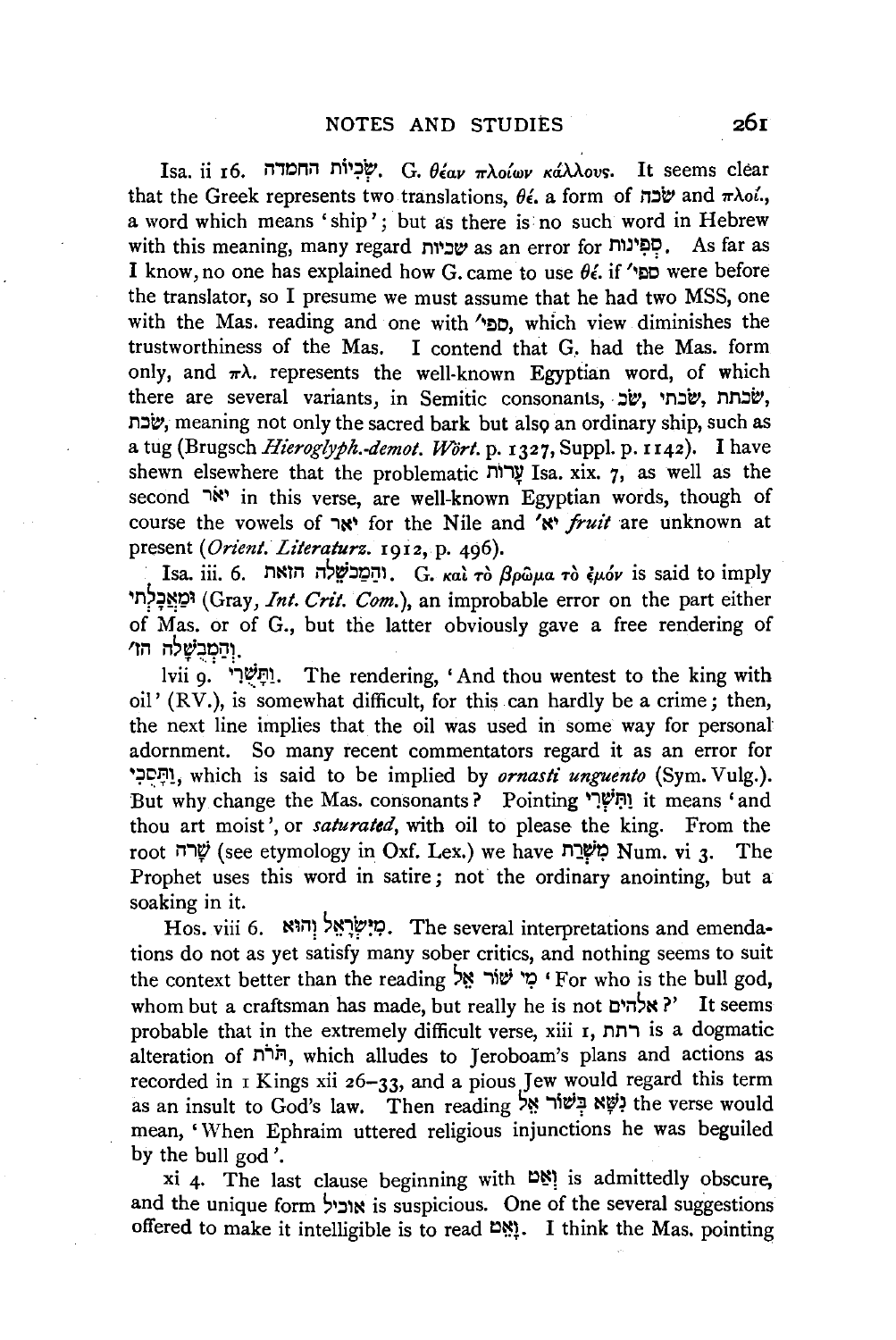is right : it is meant for the adverb from  $D/N$ , and the reading of three  $K$ enn. MSS אוֹבִיל for אוביל confirms this. The line means,  $\epsilon$  and I am ever leading them gently': cf. I Kings xxi 27, Gen. xxxiii 14.

 $xiii$ וֹת הַם אֹמְרִים. A number of suggestions and emendations on this difficull~ clause are given in Harper's commentary *(Intern. Grit. Comm.* ). He himself adds a fresh line. Duhm reads in the next clause lM~l for Mas. IJ~f, and interprets the two clauses as meaning that the people cry out, 'Offer sacrifices to them, a man is to kiss a calf'. Such wording and syntax is not very creditable to a poet who, according to Duhm, could write in metre and different strophic schemes. The line in question is too prosy ; then, one expects the speaker, who is supposed to appeal to the people, to be a person of authority, such as a priest or an elder; nor is it probable that the author would have used an imper. and jussive, referring to the same person, in one clause. The same subject in Isa. xli 6-7, where the rare word  $\vec{c}$  is used, suggests that the repetition of the letters ,  $\frac{1}{2}$ ,  $\frac{1}{2}$  in the line beginning with  $\frac{1}{2}$ , made the copyist write the  $\frac{1}{2}$  of  $\frac{1}{2}$  before the n instead of after it, i. e. בְּלֵהַהֹּלְמֵהֶם אֹמְרִים; •all they (craftsmen) that hammer them say', satirically, they who are so cruel as to sacrifice human beings have tenderness enough to kiss mere dumb animals. Compare Cheyne's fine translation of the passage in Isaiah in Haupt's *SBOT.* 

Amos iii 12. וּבְרְמֵשֵׁק ערשׂוּ. I venture to think that the generally accepted view that the ב of היושבים follows היושבים is open to question. One expects  $\frac{1}{2}$ , and the first half of the verse makes it more natura that the *z* should follow : ינצלו 'so will they who dwell in Samaria be saved with only so much as the corner of a bedstead or the cross-piece (or *pole*) of the leg of a couch', reading "גַּבְר כְּוֹשׁוֹק "13. To what particular part of the couch  $\exists \frac{p}{r}$  refers it is hard to say, but we know that poles were used for carrying it, and side-pieces were used to secure the legs and other parts. See Pollen *Furniture and Woodwork* i pp. 21, 24, and illustrations r, 8, ro, 37, 38. A recently-discovered Egyptian couch of the twelfth Dynasty is described as having its two sides strutted apart by curved pieces of wood, and the head-board is secured by two bent wood angle-pieces *(British School* of *Archaeol. in Egypt,* 1912, p.  $35 f$ ).

Ps. ix 7, 8. The difficulties in *v.* 7 are obvious, and Buhl (Kit. *Bibl. Hebr.*) considers the whole verse to be corrupt; but as the next four verses begin with dittograms the scribe may have made a slip of transposition in this verse, and the original was 'הָא בְּתִּימוּ', in and i וכרם המה is wrongly divided, viz. נְהֶה : הוֹן יְהוֹוָה : This is just what one exulting over a crushed enemy would say, 'Lo, their homes are ruined for ever ; thou hast overthrown their cities ; the memory of them has perished. Ha, Jehovah ', &c.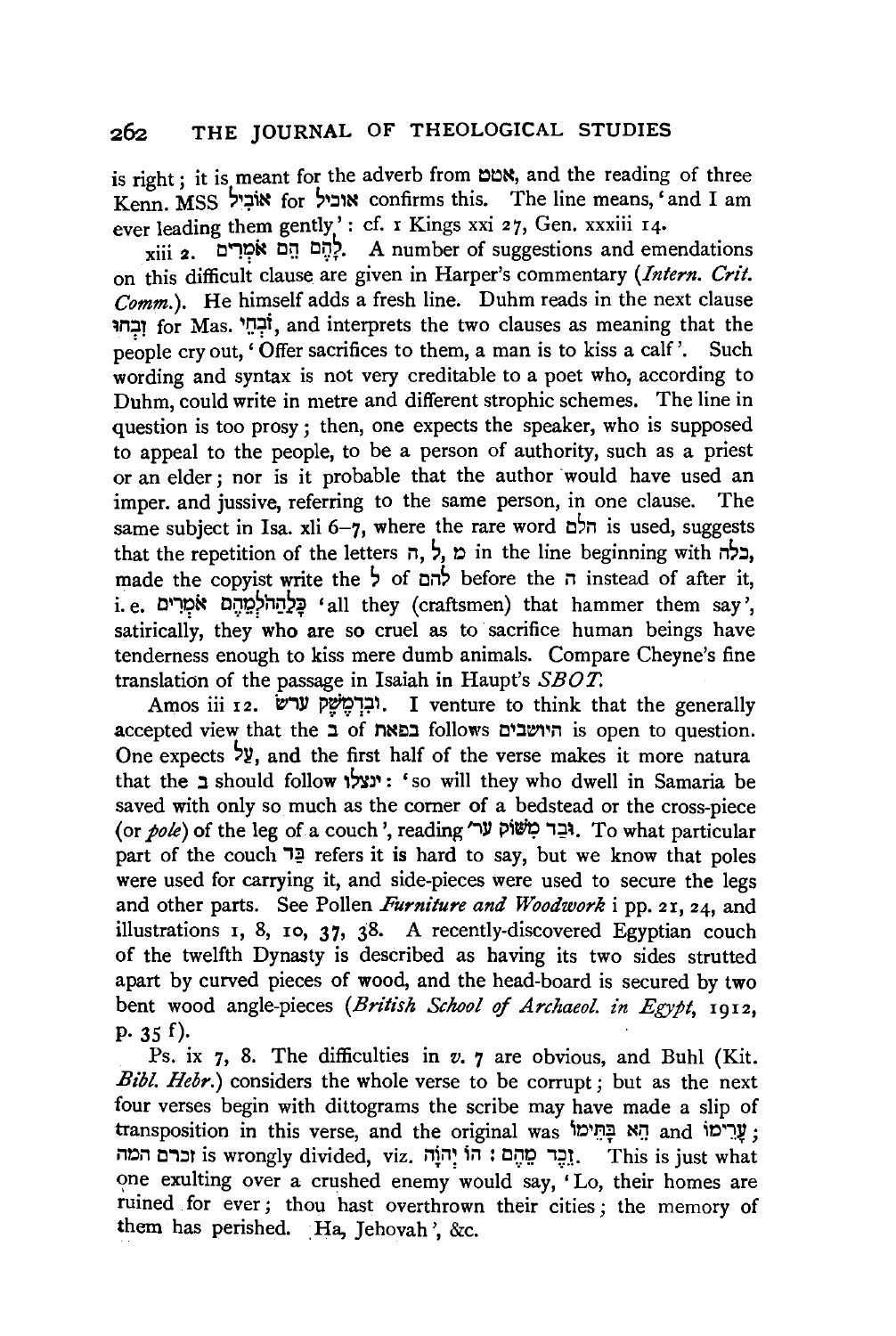cxxxix  $I$ I. "שוּפְנִי". It must be admitted that the verb does not go with יִשְׁלָ, but the correction "פְגָּנִי, after Sym. Jerome and  $\partial\lambda\lambda$ os, is unnecessary: the Mas. means the same, if read correctly, viz. "P", from t~o, also t~W Deut. xxxiii Ig. This reading is indirectly confirmed by the curious rendering of P. سمة بده بالمدون , which is after the Arab. بتعق , to be *thin, transparent, translucent.* 

Job xiii 14. עַל מַה. As the verse states the very opposite of what is required by the context, many regard the words as a repetition of the end of *v.* I 3 ; so Driver in his *Book* of *Job in the Rev. Vers.* Their absence in G. is by itself no evidence, for the translator may have omitted them by dittography. I think it is but just to the Mas. that we should first understand the meaning of these antique figures of speech. The first occurs only here ; the second three times elsewhere (Judges xii 3, I Sam. xix  $\zeta$ , xxviii 2 r), but if we once know the exact sense of the latter we shall also know that of the former. In a paper on *Egyptian Words and Idioms in the Book* of *Job, Orient. Literaturz.,* Aug. I9I3, p. 343, I have pointed out that a passage in a fourteenth-century B. c. papyrus shews that the meaning is, 'I am going to face a great danger; I must therefore take extra care of my soul, and keep it in my hand '; and, by inference, the first simile means the same, the figure, no doubt, having its origin in the habit of animals to carry off their prey in their teeth for fear of another animal taking it from them. Thus the verse means simply, Why should I take extra care of my body and soul; I do not mind risking them ; ' Behold, let Him kill me, I am not terrified '  $(v, 15$  reading  $\forall$ : לא אֲחיל). Duhm, in his commentary, explains the first simile as having its origin in the fact that when an animal cannot save itself by flight it defends itself with the teeth, but this does not account for the use of  $N\psi$ . He strikes out 'o'y.

xv r I. The *consolations:* are said to mean the comforting revelation spoken of in iv 12 f, and the gentle manner in which Eliphaz speaks in that chapter. Is this convincing? Job protests against the unjust afflictions ; can those commonplace words be regarded as comforts? If its original had been the Mas. it is not likely that G. would have made the translation *δλίγα δυ ήμάρτηκας μεμαστίγωσαι, μεγάλως υπερβαλ*λόντως λελάληκας. V. is paraphrastic, and gives no clue to shew what the original was. It is obviously guessing ; and the same may be said of P., except that it clearly reads  $\mathbb{E}[\mathbb{E}(\mathbb{E})]$ , the imper. As it is clear that G. read some form of il:J), G. and P: suggest that in the first line the consonants are wrongly divided, viz. יְהַמְיֹת יִחָמוֹת אֵל from the afflictions God's comforting-deeds'. G. Bickell, in his earlier work, strikes out 'אֵל ; in his later work he alters סמך into 1?. Duhm transposes the verse to produce some sense and the desired tetrastich. If my reading of the first line be correct, 031 must have fallen out by